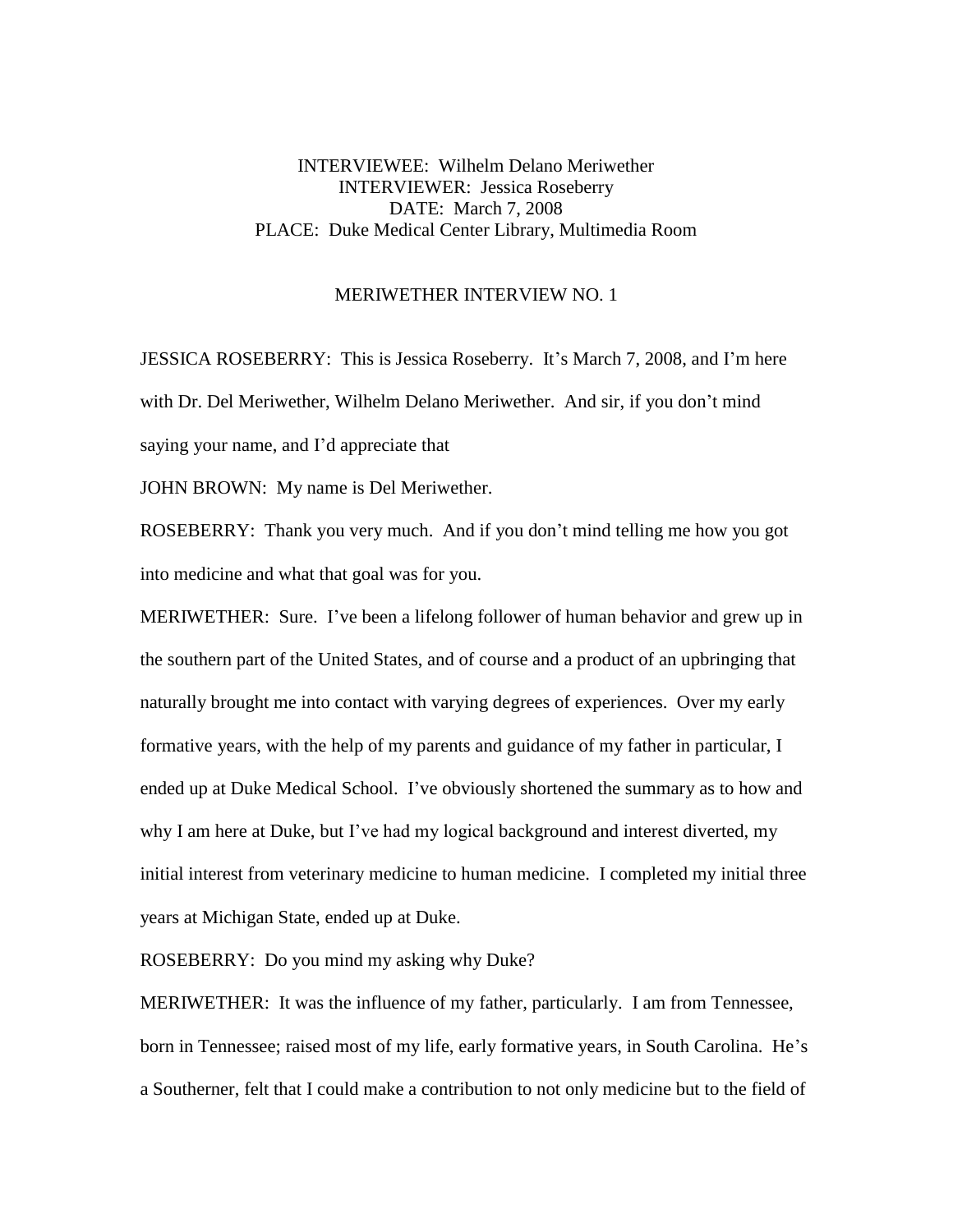education. And during the sixties, Duke and a number of other schools in the South needed some guidance and pushed to diversify its student body, and as a result, I, with the encouragement of my father, applied to Duke, was selected by Duke, and I agreed to come to Duke.

ROSEBERRY: So were they actively—?

MERIWETHER: Those are three separate processes, by the way, any one of which could have prevented me from coming. Duke was not my first choice. I got my undergraduate education in the Midwest, also called the North, at Michigan State. I was exposed to a very progressive group of people, fairly heavy hitters, in terms of social behavior and policies. And I liked what I experienced there, thought that I would contribute most of my time to the North. My father convinced me that my experience and exposure in the North, my background in the South, perhaps could do most good in the South. Duke qualified, we applied and they accepted, and I agreed to come.

ROSEBERRY: So was Duke actively trying to recruit African-American students? MERIWETHER: Yes. They, along with a number of other Southern schools—I have some good friends at, for example, Vanderbilt. Levi Watkins, a very close personal friend, he is currently one of the deans at Hopkins—an outstanding cardiac surgeon. We've stayed in touch because he was the first to integrate Vanderbilt. I had friends at the University of Georgia: Dr. Hamilton, who unfortunately is deceased now—he's another pioneer. And there are a number of others around the States. During the sixties, it was a federal policy that hospitals, particularly academic institutions, had to integrate its hospital wards as well as its educational programs—all medical schools needed to be integrated in order to quality for federal funds in the form of Medicare and other federally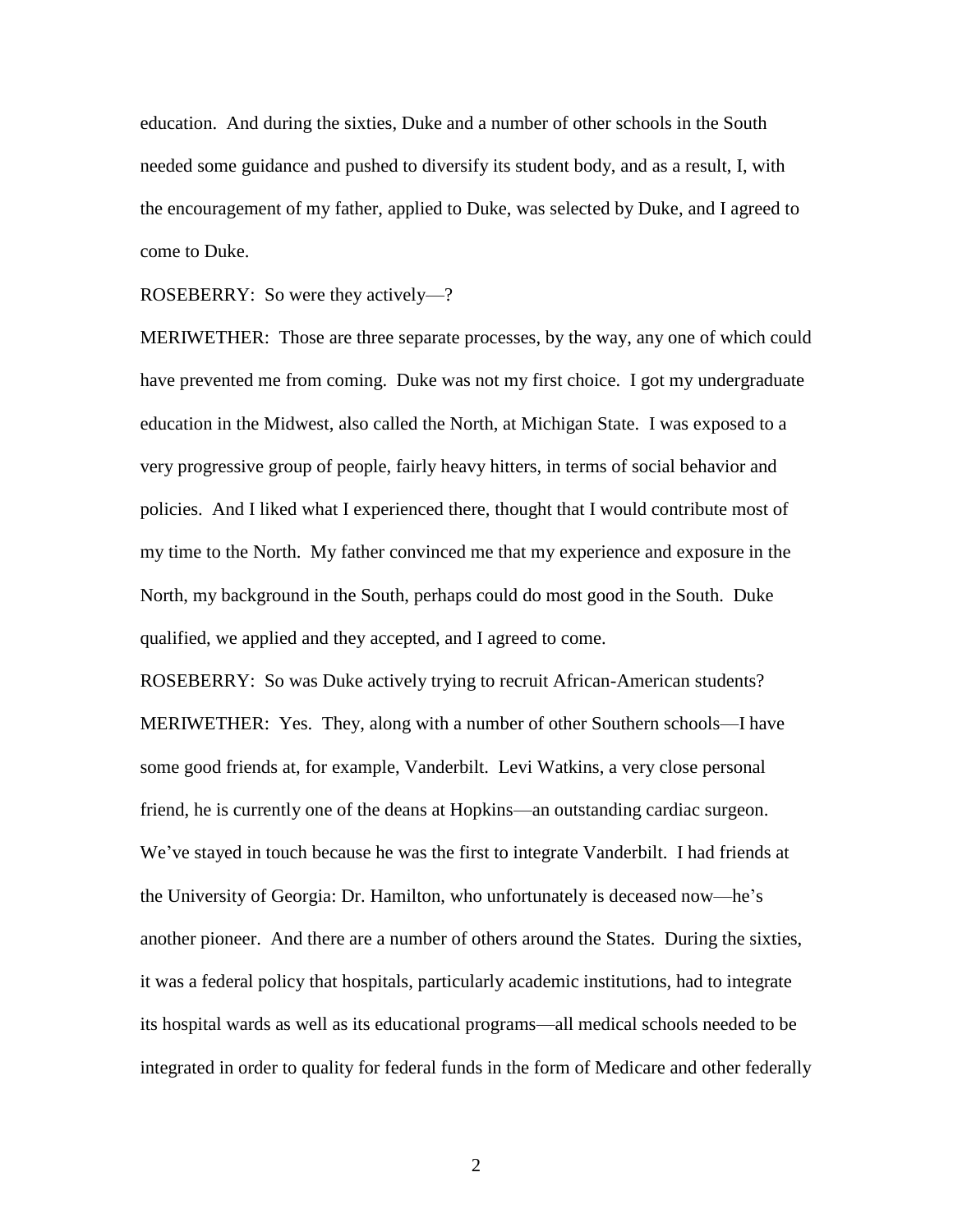funded programs. If you did not, you would not get federal funds, you would not grow as an institution, you would be an isolated entity that continued to be backwards. And Duke and others saw the light, actively looked around, and I applied to Duke, and they accepted.

ROSEBERRY: So what was the integrating of the wards? Did that happen about the same time that you began?

MERIWETHER: At about the same time. It wasn't an automatic occurrence. The school integrated its student body first by accepting me. Once I was accepted as a part of the medical school, of course they saw the need to have its patient wards integrated. That took approximately a year, year and a half to do. But the one or two or three or halfdozen progressives here at Duke said, That's no problem, and so it occurred. I must emphasize that there were some very good people here. The school itself was not a solid resistant entity, they simply needed help, and with my father and others, we helped liberate a good institution. Everyone benefited. Those who have followed me—black men and black women—have gotten a good education and the school has continued to grow not only in terms of its diversity of providers, but the patients who we serve, are all the better for it. It's one of the social events that is a part of American history—the liberation of Duke on the basis of skin color was one of a series of events. I remind you that in the fifties and the sixties Duke also had trouble with women. It was not an automatic event for Duke to admit women. Now, women were accepted into Duke—I don't recall the exact history—I would say maybe ten, twenty, perhaps even thirty years prior to my coming. But that was an isolated event followed by long gaps in which women just could not be found to join Duke's student body. And so Duke and other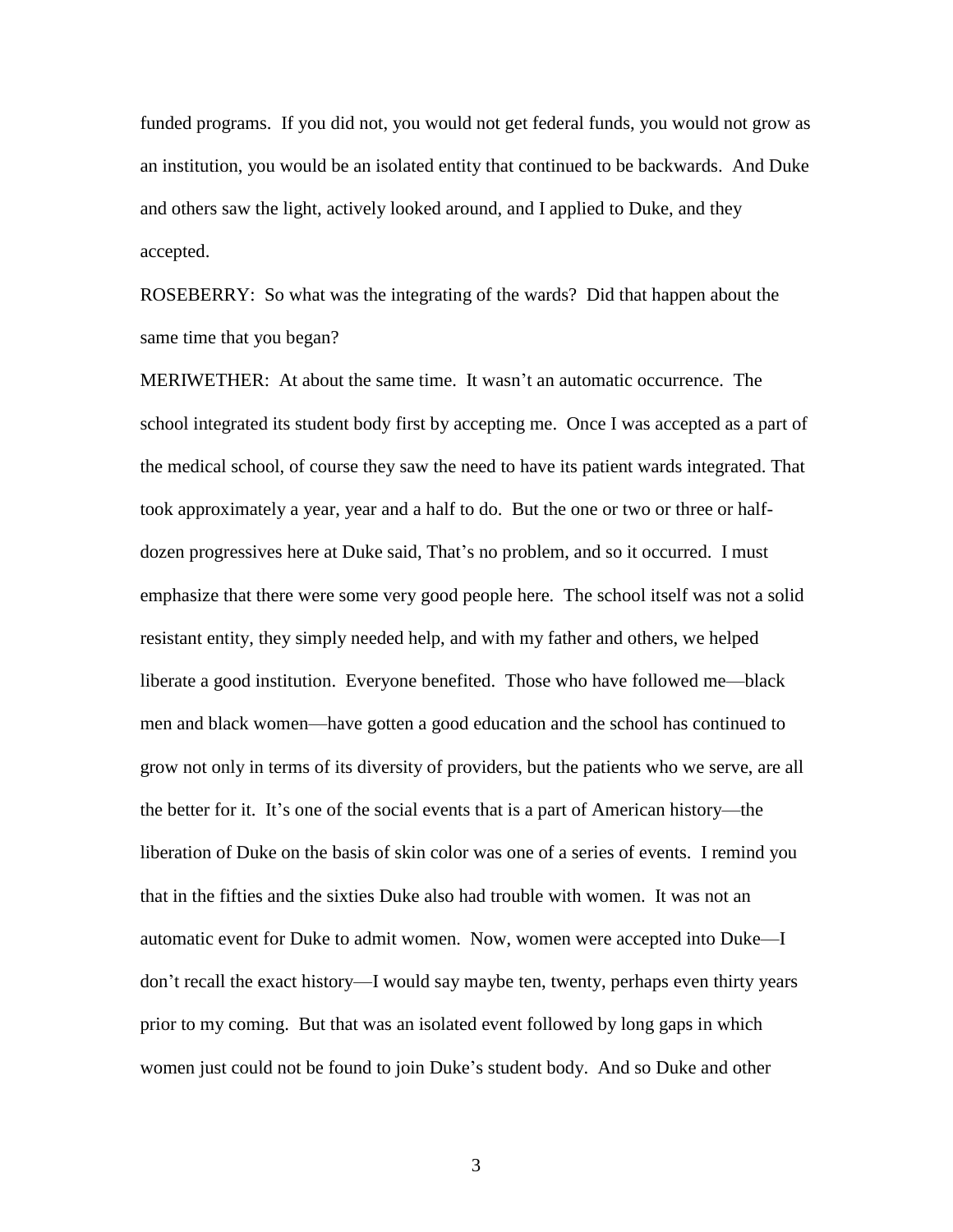Southern schools were having trouble with their diversification on the basis of color and gender.

ROSEBERRY: Now, you had mentioned that there were people within the school who were kind of trying to actively promote diversity. Do you mind mentioning any names of those folks?

MERIWETHER: There were some Northerners who joined—that were on Duke faculty, recruited heavily because of their medical background, expertise in research and teaching and others. There are a number—and I would be remiss if I started naming them. I don't have a formulated list of people who I would like to give credit for, but there were members of the administration here at Duke who individually and collectively lobbied to bring a wonderful institution up to contemporary standards. And for that group and those people, I am of course grateful, and those who have followed are also grateful. But it was a fair exchange, an opportunity to become educated, get the gifts and talents of helping people so that I, as an individual, could continue to do that. And in return, Duke got federal monies, a substantial amount, which they have maximized and continue to benefit from. And of course it's just socially more healthful to have good black people and women and others who are categorically denied opportunity. You have some excellent Asians here at Duke and so forth and so on. That's what makes an institution great. The Harvards, the Stanfords, they walk around with their heads up because they know that they automatically attract and they actively recruit, quietly, people from all over the world. Duke got put in that category as well. I would like to help Duke, of course, get more international students and am prepared to do that, but I think that's where the future lies. We must continue to diversify on the basis of color and gender. Some of that is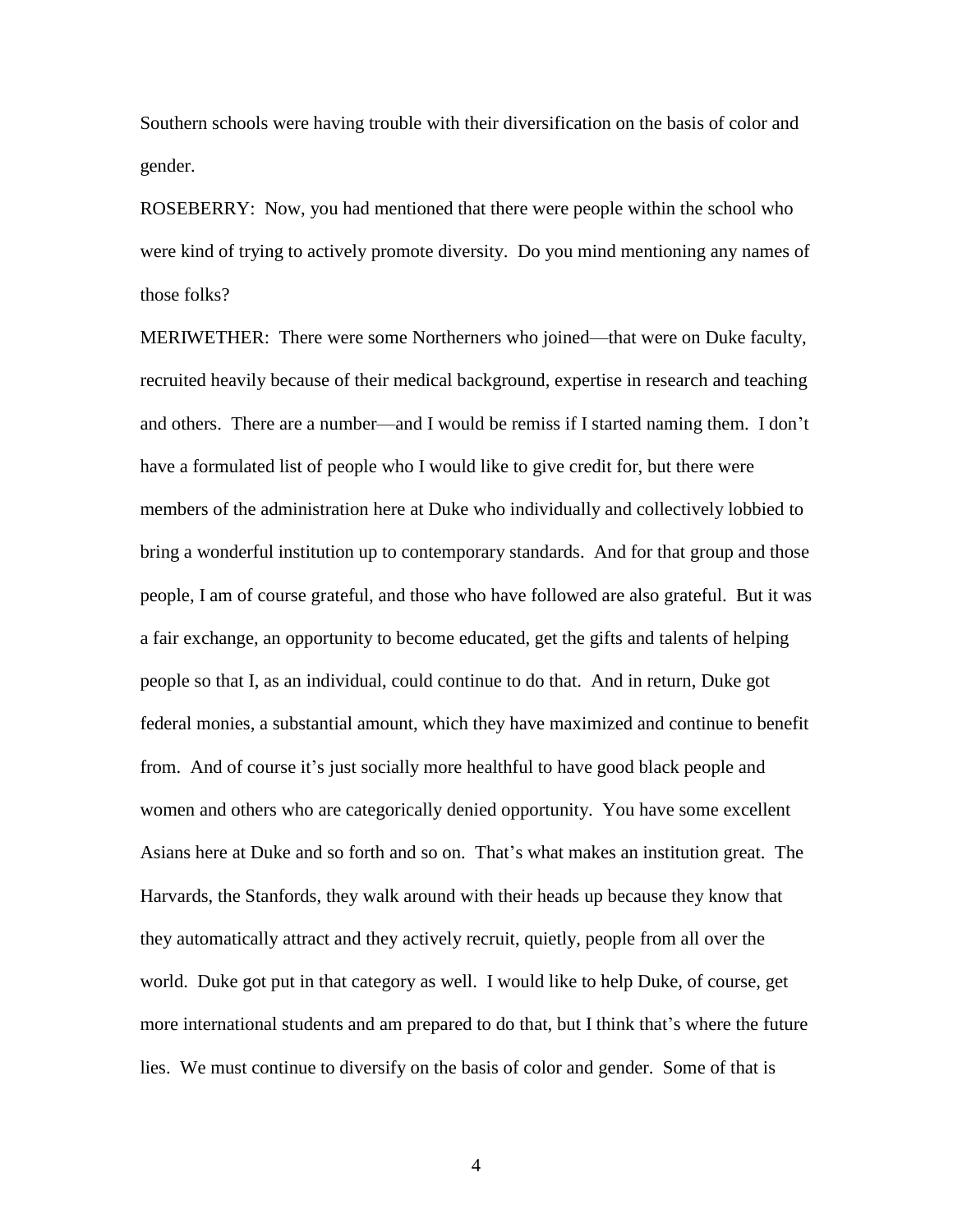becoming old hat. But we can't lose sight of the fact that it's an ongoing challenge, not only in medical education but socially. I believe at this time we are in the midst of presidential elections, and the Republicans have already decided who their candidate will be. And the Democrats are looking at a black man and a woman. Mmm, interesting challenge that is before the American people. So it's just a part of the social development of America, and I find it interesting this country is at no loss for—boring politics or social development. It's an active society and one that I love to be a part of. ROSEBERRY: How would characterize that process of the integration of the wards? What words would you use to describe what that was like?

MERIWETHER: It went smoothly, without my active, active, active participation. I did not need to protest as an individual, I did not need to assemble any organization of churches or people or organizations in the greater Durham area. I did not need to lobby North Carolina Central University—none of that was needed. It just automatically happened with the blessing of some of the leaders on the administration.

ROSEBERRY: Was there any resistance?

MERIWETHER: I suspect there was. I never knew about it; it just happened. And by the way, I believe that the process—and this is my perspective, it might differ from those on the outside—as to how the integration of Duke went during my tenure. I believe that it was relatively quiet: quiet as defined by not making the national headlines. The local headlines, of course, were there. But it wasn't a huge event like it was for some of my colleagues. I came out at a time when activism was a way of life. One of my fellow graduates from high school went on to integrate Clemson. Harvey Gantt was an engineer. His arrival at Clemson was fraught with headlines and pictures showing his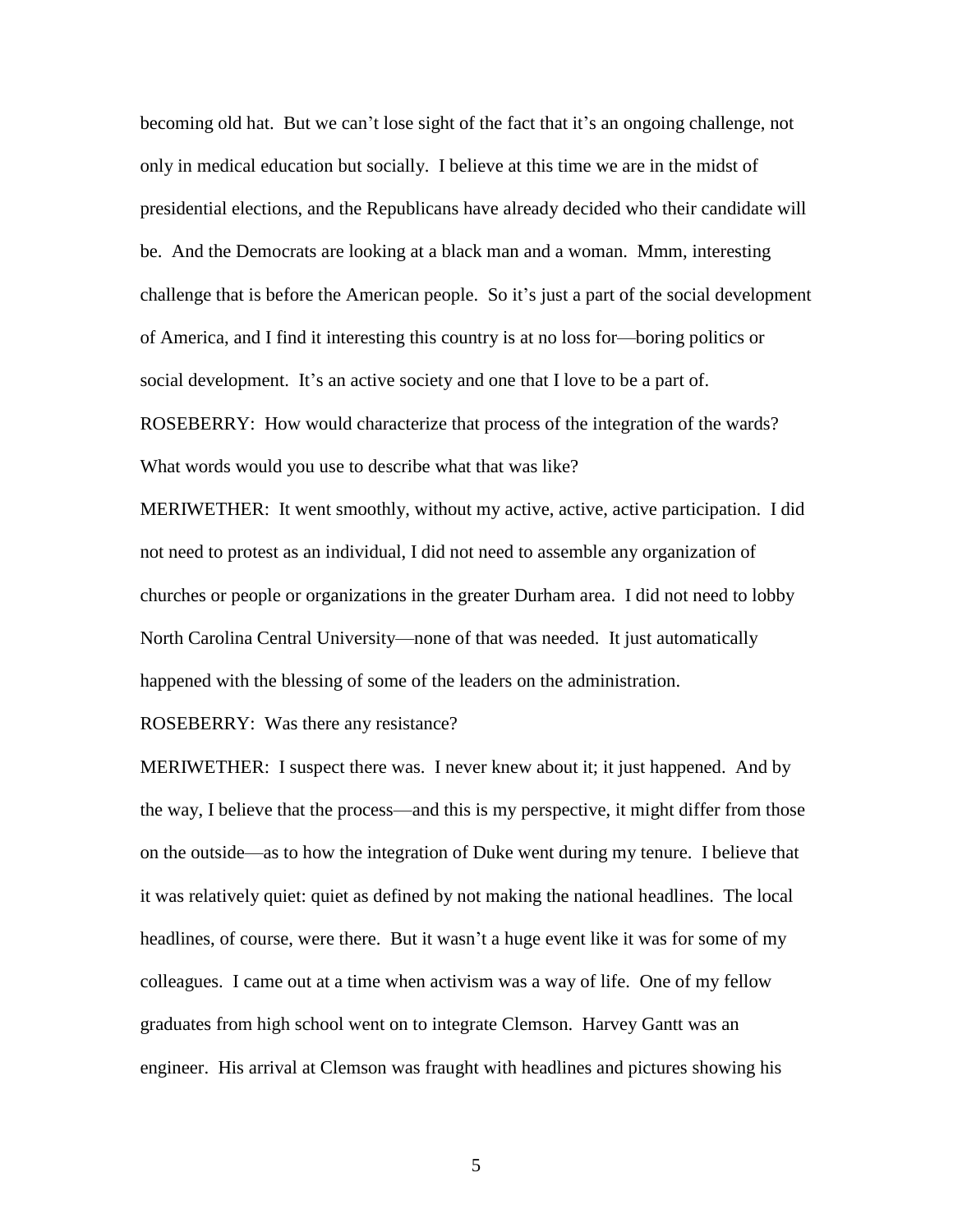requirement for military escort to classes and that type of picture. It was not needed at Duke. I don't miss the fanfare. I don't think that it's always necessary to make a big, big, big to-do about something that is morally right and that needs to be done. I think the quieter things can be done, the better, but that is a reflection of my makeup. I have excitement in other ways. And I've been at the center of a number of activities, some of which were overseas. So I don't go looking for trouble, but if it needs to be—that tactic needs to be used, I have resorted to it in the past.

ROSEBERRY: So your own four years, was there—it sounds like that went pretty smoothly as well.

MERIWETHER: Oh, it was a daily challenge. Oh, it was interesting, exciting to be a medical student here at Duke, but that's sort of true for most medical students. You get your daily chores of getting your mind and body prepared for classes and interacting with professors and fellow students and assignments and patient responsibility, that type of thing. So there are some inherent challenges for all medical students. Mine were perhaps a bit greater because I knew that I had to not only do well, but leave a—leave an image and a tradition that others could, not necessarily follow but at least be aware of. One doesn't have to follow the exact same steps of that person who is ahead. And so it was just the style that I resorted to. And it is a matter of style. I was followed by some very, very good people, some of whom were activists, one of whom you still have on your faculty, Dr. Brenda Armstrong. Her approach was different. She was at least as effective, some say even more effective, and I admire her, support her, congratulate her for what she's done, and I'm happy to see that Duke has continued to support her in what she wants to do. She's a force behind the diversification of students here at Duke. She's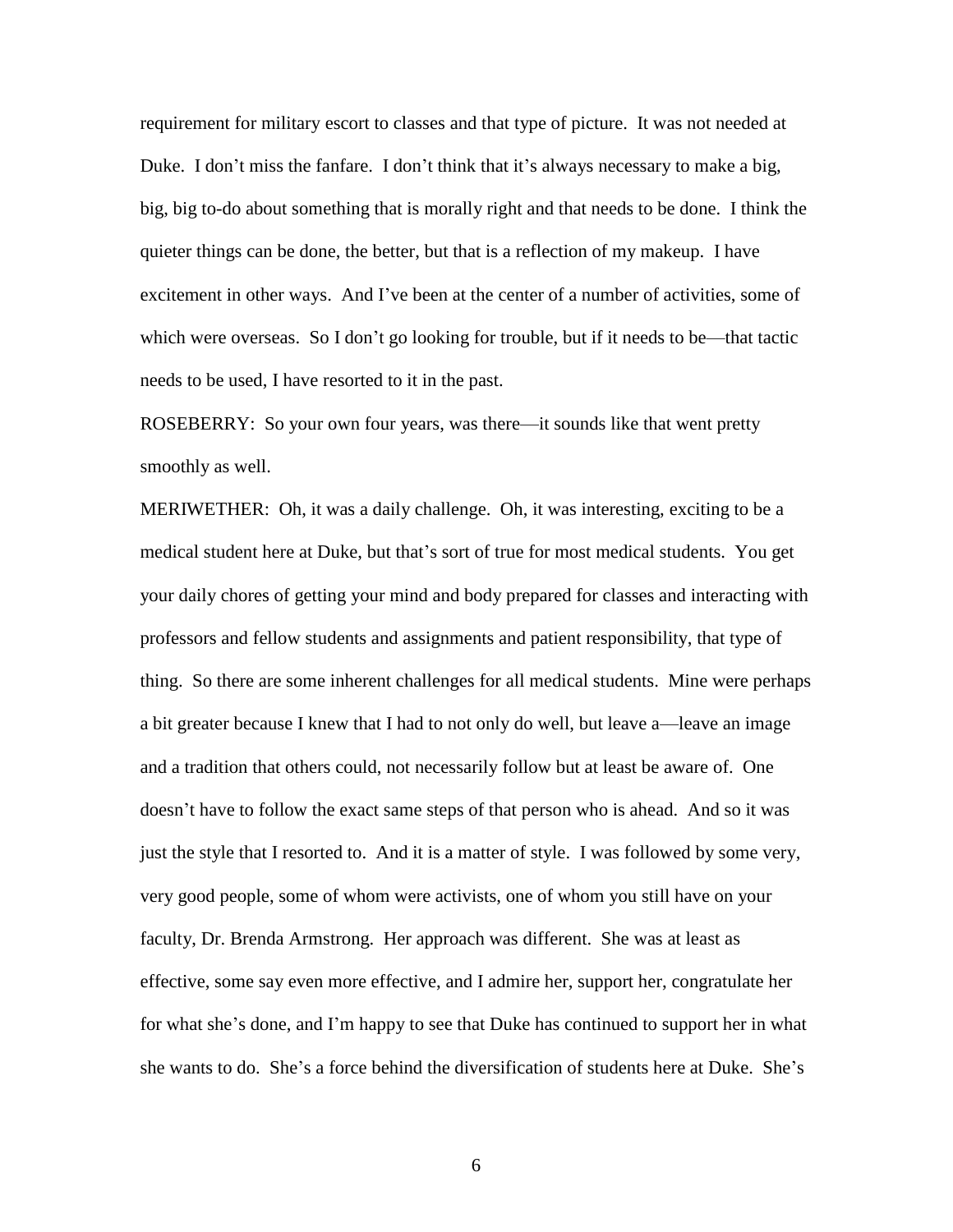in charge of ethnic minority admissions and the overall process of admissions, and she does a wonderful job encouraging people from all backgrounds, not only black students to come here, but from all persuasions and perspectives to come. And I think Duke is proud of the quality of student and the diversification that has been a tradition here at Duke. This school leads the nation in the number of and quality of diversification in its medical student body.

ROSEBERRY: Well, how would you just—you've kind of alluded to the excellence of the education itself. I'm kind of wondering what that experience was like. What was it like just to be a medical student in general? What were some of the things you remember?

MERIWETHER: There's a new curriculum program here at Duke. I can't judge its quality; I assume that it's of absolute first class. The program under which I was trained, I considered first class. I don't think my deciding to come here as opposed to Northwestern University or the University of Chicago or the University of Michigan or the University of Pennsylvania, I don't think that the program was any less here.

ROSEBERRY: What are some of the classes that you remember?

MERIWETHER: The impact that I had, I think, was greater by virtue of coming here. It was, I think, much greater impact than I could have possibly had at Northwestern that really didn't need me, or the University of Michigan that really didn't need me, any of the Northern schools. I did the best that I could here and am pleased with how things worked out. I don't regret having taken the route, even though it was not my absolute first choice, but I am a product of youthfulness. Young people are not always right. Young people are sometimes dead wrong, and I am so thankful that in the area of deciding where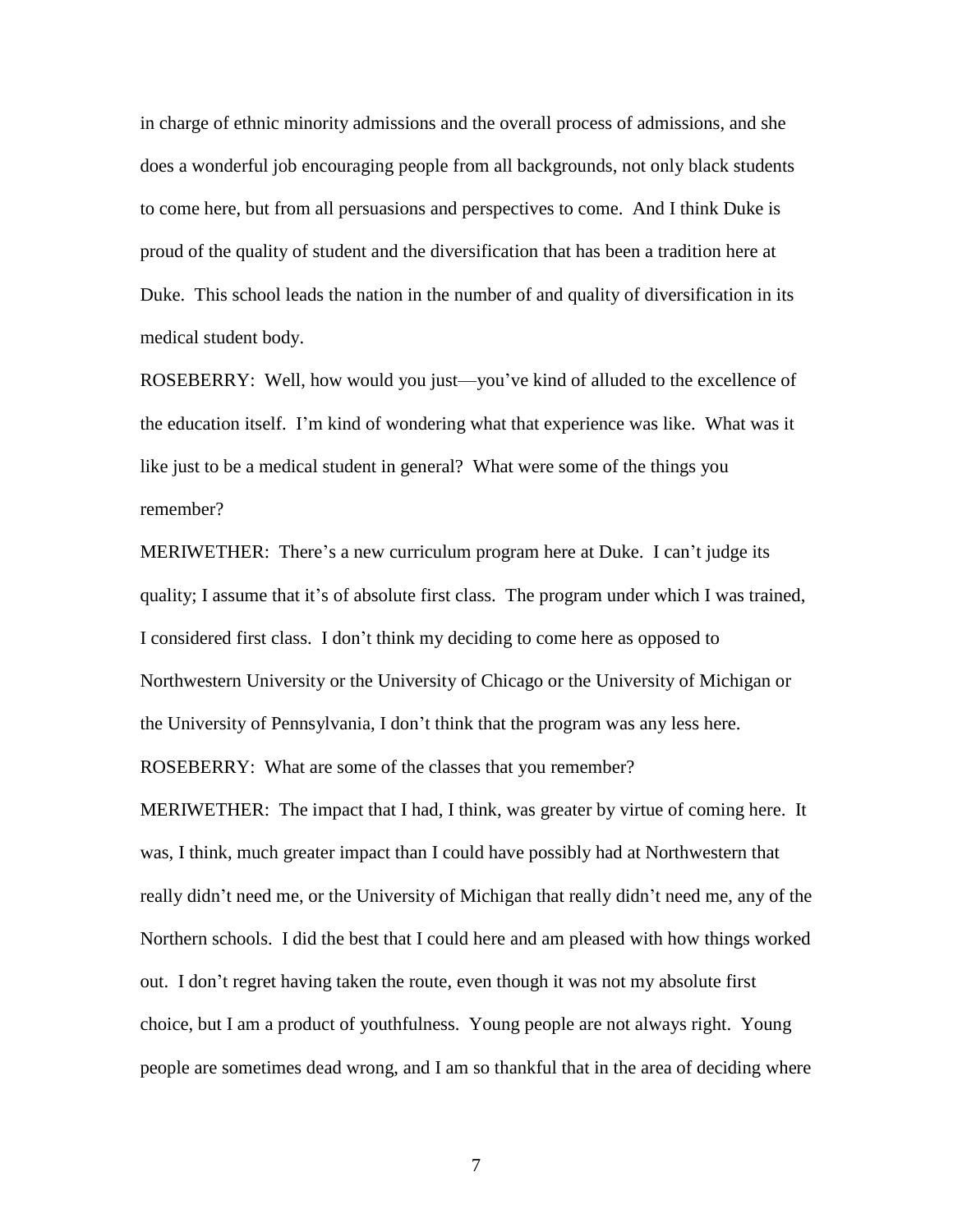I should go in the early 1960s, events took me in a direction different from what I thought that I had a right as a young, black man to do as I wanted to do. Of course, that turns out to be absolute nonsense. (*laughs*) You should accept the guidance of particularly those who love you and who know better based on experience and wisdom. And you can't beat the role that your parents play, even if your parents are wrong. You have an obligation to do as you've been trained to do and as you should as you march through life. There are rules that should be followed. One of the rules is to—let me see which rule I'm—the rule I'm thinking about is—there's one that says, Honor thy mother and thy father. Which of course, my father interpreted to mean, Do as I say, hmm? And he happened to be right, there. Mom also, by the way, wanted me to come to Duke, but—.

ROSEBERRY: What was their thinking? They thought that you could influence this Southern school?

MERIWETHER: They are products of the South. I'm a product of the South. I go up North, get a good undergraduate education and should be given the opportunity to maximize my experiences as a young black man in the South, who's adequately educated to get training and to provide at the level of a student, make some contributions to healthcare. Duke needed to be liberated. Duke and other Southern schools needed to be forced to do what was morally right and what was in the best interest of everybody. Blacks and whites recognize now that it's all right to have black medical students and black doctors serving black patients and white patients. That's the way we all grow. There are black patients who now feel that it's really, really all right to have a white doctor, black doctor, Asian doctor, because we are a society that should be growing in its overall outlook and behavior as human beings. We as a species need to stop acting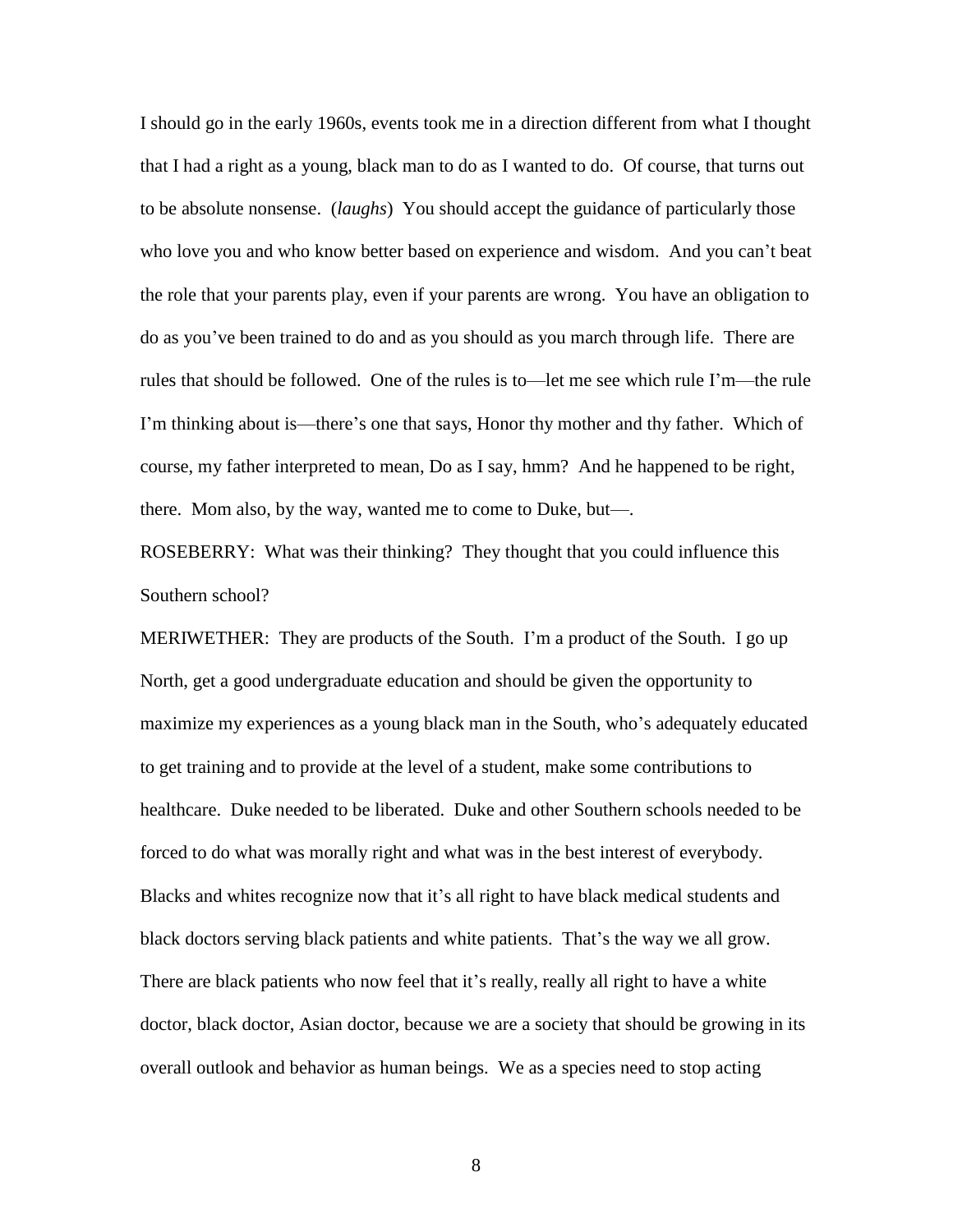foolish and to take responsibility for interacting with each other in a humane way and in taking care of the environment. We don't need to be as wasteful and as polluting and as irresponsible as we have been. And there are some progressives who slowly are trying to take society in that direction. Former Pres—I believe one of the recent Nobel Peace Prizes was awarded to a man who is trying to get the attention of human beings to be a little bit more responsible with global warming, with taking care of our waste products and being responsible citizens of this planet. And so Al Gore was awarded a nice prize. I just think that we need to think nationally, internationally, globally.

ROSEBERRY: So did that experience of being at Duke and kind of being a part of that liberating process, did that influence your later decisions or—?

MERIWETHER: Absolutely. Absolutely. My being a part of the civil rights movement of the sixties prepared me for yet an even greater challenge. Twenty years later, I had the opportunity to participate in the last civil rights movement on earth based on color. I'm obviously referring to the apartheid situation in South Africa. My wife is South African, born and raised in Soweto, a product of apartheid, and she had no choice but to be constantly aware of the fact that even though we were in America together—she came here to train in Washington, DC, that's where she got her Master's of Business Administration, MBA, having previously been trained as a lawyer in her country. She came to America and was constantly concerned about what she left behind. And so she and I went back to South Africa looking for trouble, which the term, by the way, that has been sometimes referred to my pattern. I didn't have to come back to Duke. I didn't have to follow my father's encouragement. I could have just stuck by my guns and gone to Northwestern. The people down at Duke could take care of their own business. I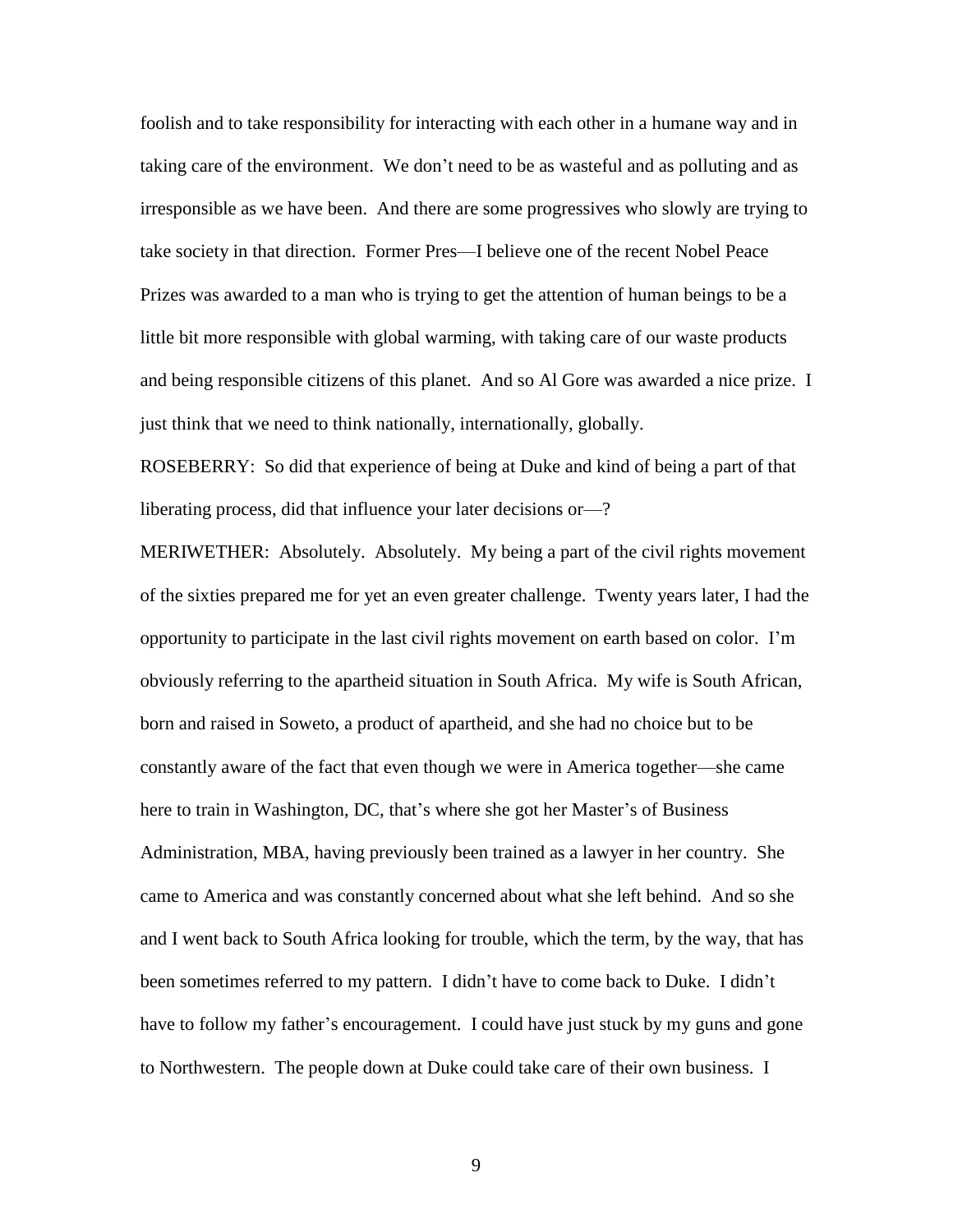don't need to be participating in this mess down South. Leave it alone. Leave me alone. I'm going my own way. I could have easily ignored the situation at Duke and in the South. Someone else would have done what I ended up doing. Duke would have found someone. Someone would have become available. Just so happens that circumstances were such that I was the person given that opportunity. So I helped liberate Duke. My wife and I said, What do we do about South Africa? I could have said, No way, I'm not going back there. That place is different. That's a foreign land, I don't know the languages, I don't know what's going—they are evil down in South Africa. I will not under any circumstances go to South Africa. That is what I could have said. Instead, we thought about it and said, Well, let us consider the possibility of remotely somehow being involved in the situation down there. We ended up spending seven straight years in rural South Africa, participating in that process of bringing about change. And so during the early eighties, throughout the eighties, we were a part of the struggle in South Africa. ROSEBERRY: Politically part of the struggle?

MERIWETHER: Oh, in every way: politically, socially, economically. I went there as a so-called "missionary doctor," and I put that in quotes. You can't be a missionary doctor and not be involved in what's going on locally in a community or in a region of the country. You can't be in South Africa as a black man or white man or any other man and not be involved in the politics and the social development and the potential unrest in that country. And that turned out to be the most exciting phase of my life so far, really exciting. Sometimes physically and psychologically threatening, but that job got done, and now the country of South Africa is free. So my experiences at Duke helped prepare me for South Africa.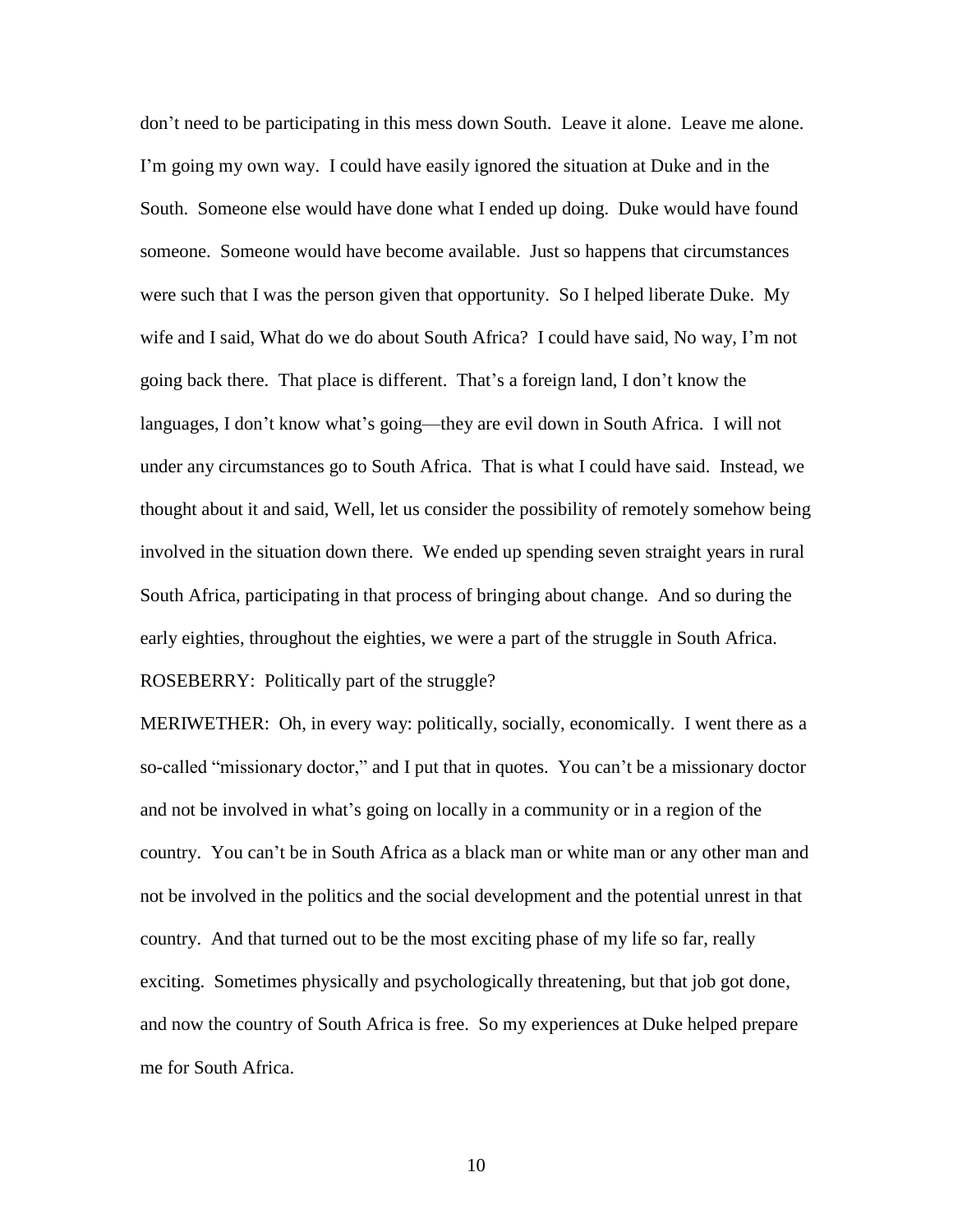ROSEBERRY: Well, I want to return a little bit, if I could, to the experiences at Duke. Do you feel that—I know that all four years, if I'm not wrong, you were the only African-American medical student in those four years.

MERIWETHER: Yes, I was the only black American in the School of Medicine here, that is correct.

ROSEBERRY: Do you feel like eyes were on you?

MERIWETHER: It really didn't matter. I was here to do as great a job as I could in educating myself. Duke provided that, and I thought it was a fair exchange. I got an excellent education here, went on to do some things that I enjoyed doing, and I am eternally grateful to Duke. It has continued to develop, it learned a lesson, it recruited people like Brenda Armstrong that has helped to keep the school going in the right direction. I have, therefore, no concerns about Duke's current and future, and in terms of its school. It is in good hands.

ROSEBERRY: So it sounds like—or at least in looking back, it sounds like you felt as if you were able to take that experience in stride, maybe.

MERIWETHER: Um-hm. Yeah.

ROSEBERRY: Did it feel like that at the time, or is that maybe in looking back? MERIWETHER: I did not come here as the first black student at Duke. I—my mission was to become a good doctor. I happened to be black, so be it. I didn't come with the activist attitude. Now, in South Africa, it was slightly different. I couldn't be laid back, tend to my affairs, not look outside of my immediate goals of getting educated or providing services in a missionary situation. The two were separate. But here at Duke, I went about the business of being a good student. I'm happy with how I performed. I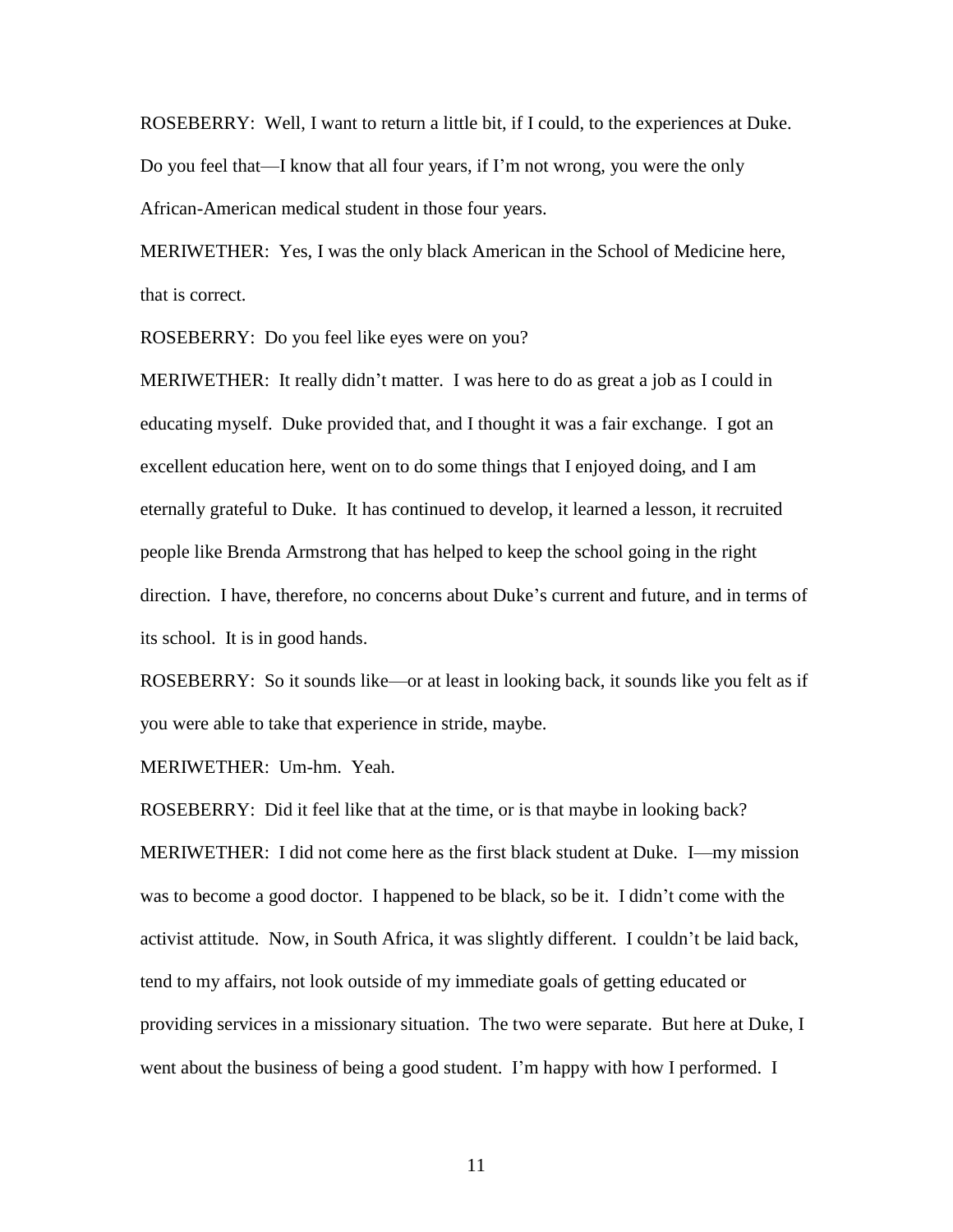think the school was satisfied with the product that they turned out, and it was a fair exchange.

ROSEBERRY: You became a hematologist, is that correct?

MERIWETHER: Yes. I was under the good guidance of some faculty members here, who gave me opportunities to learn about the various approaches to medicine and to life. Research has a way of disciplining you, gives you objective goals to meet, it teaches you the process of how to address an issue, how to approach a goal, and I think that every student of medicine should have the chance to at least take a research-oriented approach to all activities, including the treatment of patients. You don't necessarily need to stay in the area of research, but it's one of the disciplines that you should experience while a student.

ROSEBERRY: What was your research?

MERIWETHER: It dealt with an odd entity called paroxysmal nocturnal hemoglobinuria, a very esoteric disorder affecting people whose blood happened to break down at night, producing a dark urine, representing the death of red cells in the body. It's an oddity. Not very many people have it. But in addressing that kind of disease, the approach can be applied to other fields, such as cancer, such as HIV/AIDS research. These are tough diseases to address, and the experiences that I had with paroxysmal nocturnal hemoglobinuria helped prepare me to do work in the field of cancer research. I spent some time at NIH and in Boston at Harvard doing research in that area, so Duke prepared me well, had a wonderful time here.

ROSEBERRY: So were you able to discover anything about that particular condition  $or -?$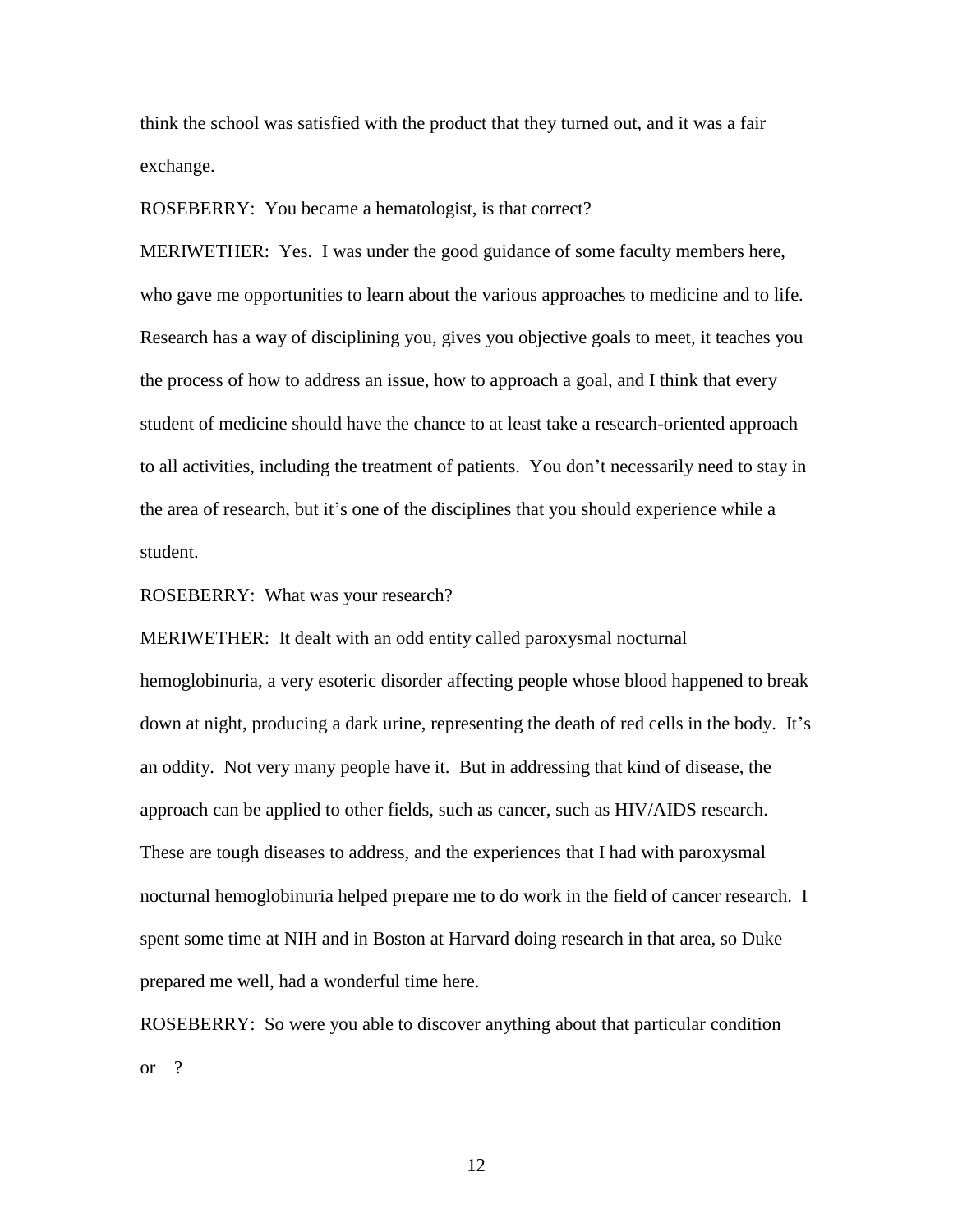MERIWETHER: Sure, yeah. We made some contributions toward understanding that very, very odd disease. You don't hear about it or see it every day. But when you do run across a case or two, of which there were less than a dozen in the entire country at the time, when you do run across those kind of patients, they're quite dramatic, and they're looking for help of any kind from anywhere. And so I had a good experience helping unravel that particular problem. I went on to do some research in sickle cell disease, cancer, and on a clinical level, HIV/AIDS. So I've kept my hand in both research and in clinical care.

ROSEBERRY: Who were you working with here at Duke?

MERIWETHER: Now, this is forty years ago now. Okay, you might want to ask your parents, what were they—who were their best friends forty years ago; (*laughter*) they may have trouble remembering. But I do recall a professor, Charles Mingle, who was a very dynamic, obviously quite bright Young Turk here at Duke who subsequently went on to head departments of hematology and medicine at the University of Missouri. He was a very good teacher, again highly demonstrative. He waved his arms, talked loud, did funny things. It was a joy to work with him. His style was different.

ROSEBERRY: Now, did you continue on with internship and that kind of training here at Duke as well?

MERIWETHER: After four years, I graduated from Duke, went on to do my internship at the University of Pennsylvania under a former professor from Duke, it was a Professor [James] Wyngaarden, who is the author of an outstanding book in metabolic diseases, one of the classics. He happened to be heading the school of medicine at the University of Pennsylvania, and that's where I went.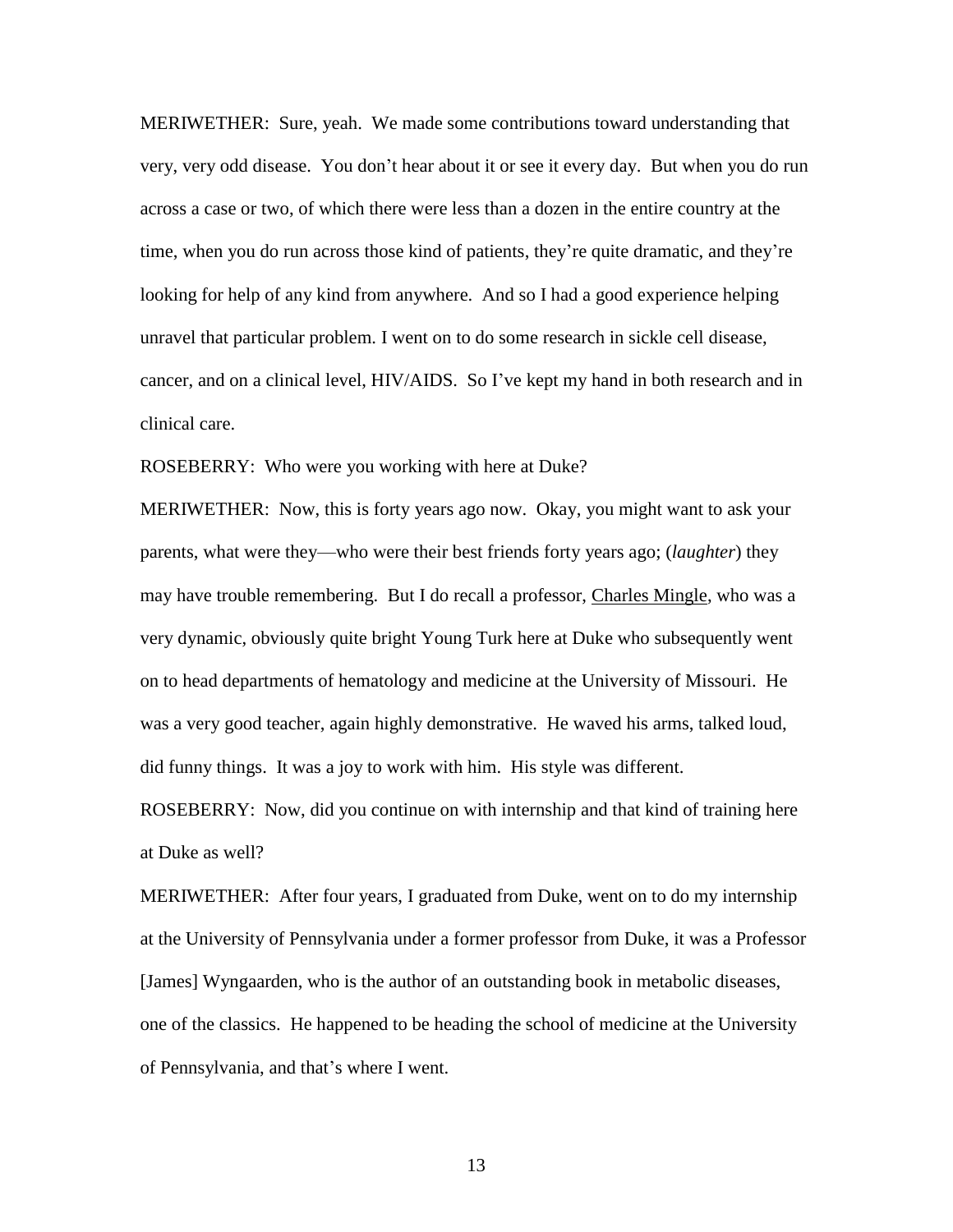ROSEBERRY: So you followed Dr. Wyngaarden?

MERIWETHER: Yes, Dr. Wyngaarden, who was at the University of Pennsylvania. I then rejoined Dr. Mingle in his career. He happened to go to Ohio State before going to Missouri, so I joined Dr. Mingle again at Ohio State.

ROSEBERRY: When you were at Duke, was the story of Charles Drew—I don't know if you're familiar with that.

MERIWETHER: I'm familiar with his story. I was a bit—I was a bit isolated, did not know of his contemporary work. He is most noted for his work and the institution on the West Coast in California, and he was not a close contemporary of mine, but he's an outstanding man. We had a number of outstanding doctors, some of whom are black, and we are—some of us are contemporaries. By that I mean we know each other. But I don't recall Dr. Drew. Ben Carson of course, is of my age group. He is at Hopkins with Levi Watkins. Ben Carson's probably the most publicly famous of all of us. We all had our roles to play.

ROSEBERRY: So the story of Charles Drew's death and the possibility of that being at Duke, I know that was kind of unfounded. I don't know if that was going on when you were at medical school or—?

MERIWETHER: That was not a part of my experience here. I don't know much about that particular story.

ROSEBERRY: Okay. Well, is there anything else about that time here that stands out to you, any—any memories or stories that you'd like to tell about it or—?

MERIWETHER: Number of stories—

ROSEBERRY: Walking down memory lane a little bit.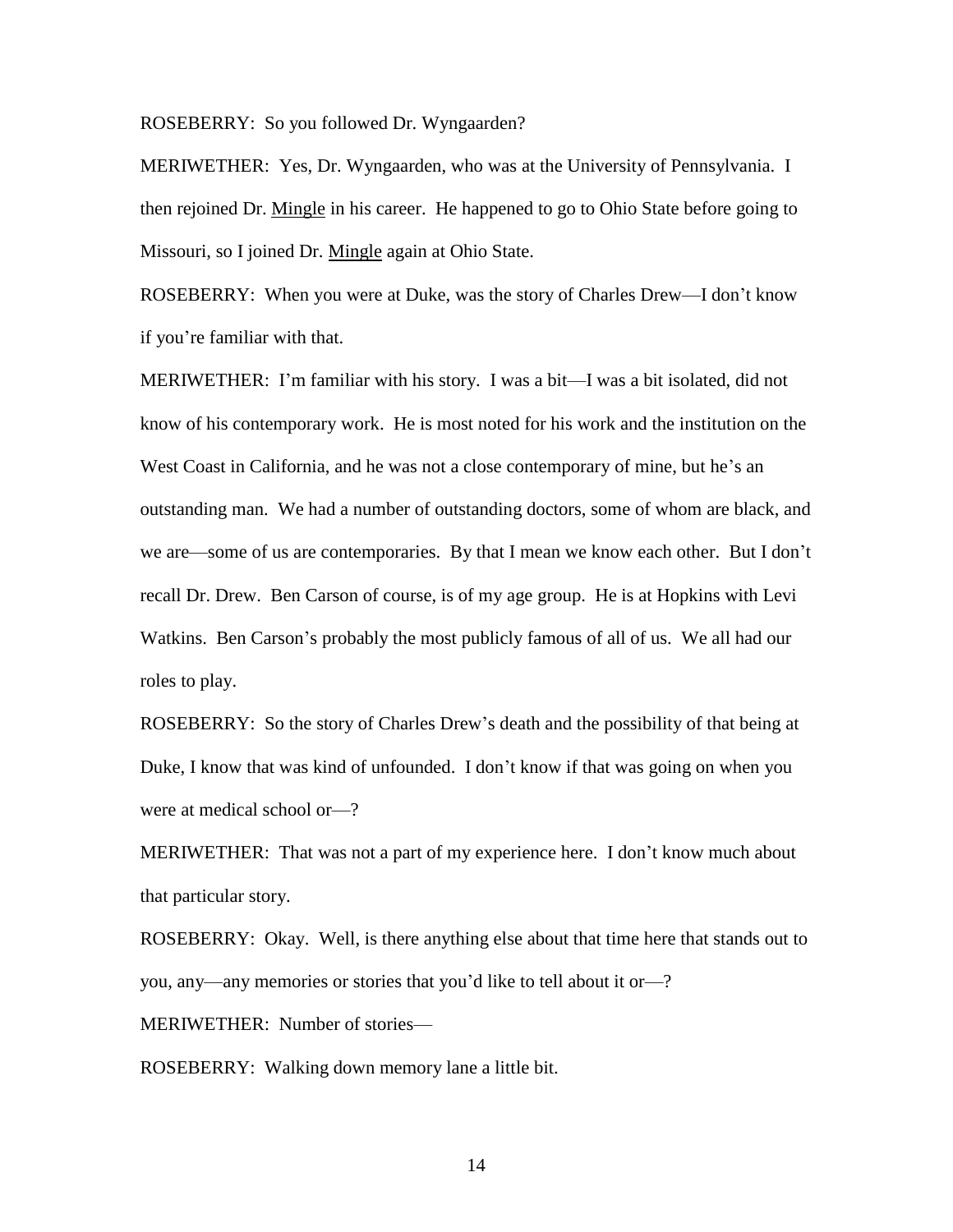MERIWETHER: Hmm, I will tell you one. I almost did not come to Duke because of an experience on the night before my admissions interview. I was a student at Michigan State, did my undergraduate training there, was asked to come down to Duke as a part of the application process. They wanted to see me to look me in the eye to see who I was, to ask questions, some of which were trick questions, others were honest questions, to just see how this guy handles the situation down at our institution. I came down the day before my interview, arrived at the Raleigh-Durham Airport late on a Sunday. By that I mean late being anytime after six. I believe the plane landed at five-thirty, quarter to six, wasn't picked up in time to arrive on campus by six, the significance of 6 p.m. on campus at the local dormitory on Erwin Drive, whose name I've forgotten. It's the one on the corner here. I'm sure if I drive by the name is still there. In any case, I arrived quarter past six and the cafeteria was closed. And I happened to be hungry. I was told by the black woman who happened to be on duty that night—she said, "Unfortunately the cafeteria is closed, and there is nothing to eat and no place to go." I explained to her that I'd just come down from the North, came all the way down from Michigan to be interviewed for the medical school, and I was hungry and wanted a place to eat. She regrettably said, "I'm sorry, there's nothing to eat and no place to go." Back in the sixties there were no such things as vending machines. And so I was left to my own devices. I said, "This major university must have a place to eat, someplace nearby. You must have someplace to eat." She said, "Unfortunately, there is no place where *you* can eat." And she emphasized y-o-u, which of course perked up my ears. "What do you mean no place for *me* to eat?" She said, "Unfortunately, there's no place nearby for black men and women to eat." I said, "What about yourself? You're eating someplace." She said,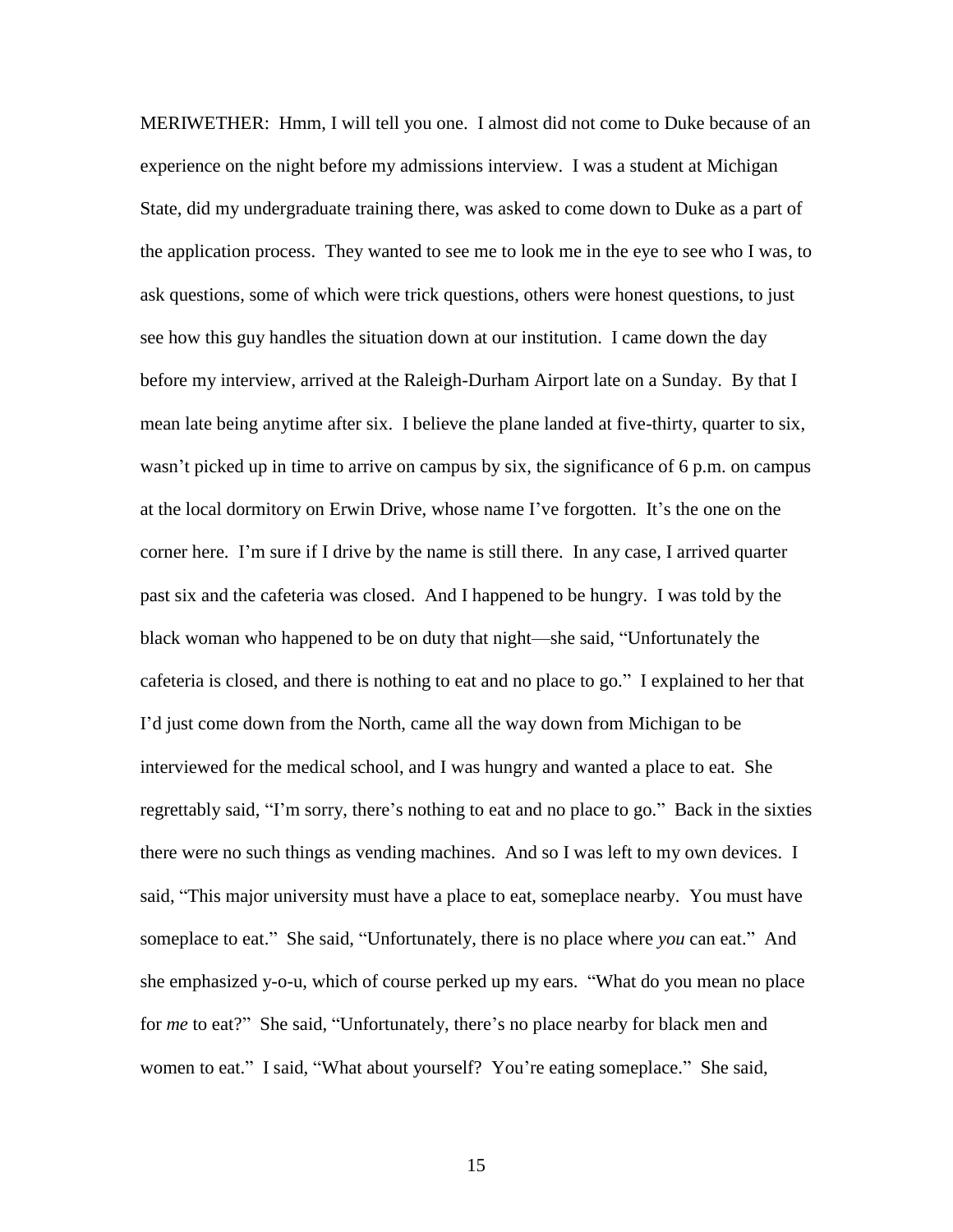"Sure; I bring my own food." I then got back on the topic of, "Where do people here at Duke eat?" She said, "The cafeterias on campus are closed. There is, however, a restaurant a mile-and-a-half away called the Blue Light." I said, "Fine, that sounds like a nice, dandy place for me to go." And her eyes dropped, and she did not know what to say. I asked for directions, "Which way do I go?" She refused to tell me. She said, "The only direction I can tell you to go is it's not inside this building, which means you go out the front door, you take your chances as to which way to go." I found the place, and as she predicted, they said, No, we do not serve blacks here at the Blue Light. There is a window in the back where you can place an order, and we'll serve you when we get around to it. And by that time I was already sitting down at the counter inside the Blue Light, with the owner of the Blue Light explaining to me that I did not belong inside the restaurant with clients, with customers. There was a brief ten-minute standoff—well, I was sitting, he was standing. And uh, I left the Blue Light hungry. Um, needless to say the next morning, I was still angry, but I didn't tell the administration. They knew nothing about the incident, only the owner of the Blue Light and the waitress and the six patrons inside the Blue Light knew what happened. It did not make any front-page news, didn't make the back-page news. It was simply an event that *almost* turned the whole thing around. Because if I had not recognized it for what it was, I could have taken an entirely different approach, a number of which could have been I could have protested, created a stink, I could have been arrested, (*makes a noise like a gasp*) I could have refused to show up for the admissions interview. There are a number of things that I could have done differently. What I did was I elected to chalk that up to the experience that emphasized the need to see to it that this does not happen ever again to anyone like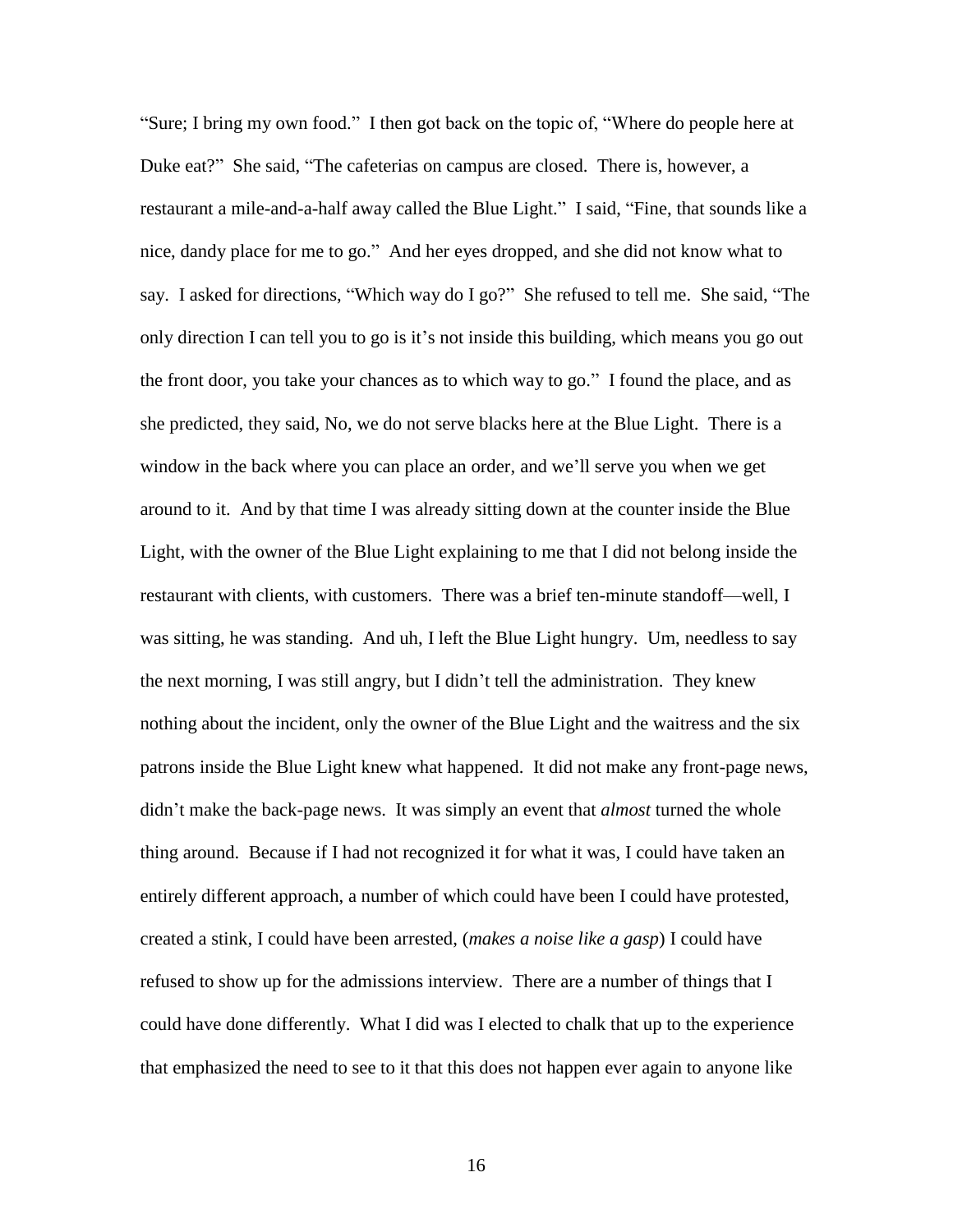me. And I don't think I changed the policy at the Blue Light, but I saw to it that the university was aware of how blacks and women should be treated on campus. I never specifically pointed out the Blue Light as a place that was off limits, but I let it be known that the school needed to do something about not only its own policies, but the policies of private establishments in the area that served students at Duke. So it was a matter of style. My style is different. Harvey Gantt would have done things another way, hmm? But I used that as a learning experience. That approach of being quiet, chalking things up for the future, would not have worked in South Africa. Therefore, my approach was different. So that's an example of what it was like.

ROSEBERRY: What were some of the technicalities of that ward integration? What were some of the—?

MERIWETHER: It's a matter of context. Back in the sixties and seventies and eighties, it's common to use the word *integration* of a facility or institution, and perhaps it was correct. My use of words is slightly different, and this is something I learned overseas. When you change a policy or a way of life or a society, you are actually doing something that will liberate. And my experience in South Africa was that you actually liberate everyone inside the country when you provide opportunities to everyone. I did not integrate South Africa. My wife and I did not integrate South Africa. We helped liberate those who were in positions of leadership as well as the masses who were discriminated against and confined. As a result of the liberation of South Africa, everyone in the country has benefited—everyone, including the former oppressors. The whites in South Africa are doing all right, thank you! They are the tremendous beneficiaries of a liberated South Africa. Those at Duke, I believe, were liberated. This institution has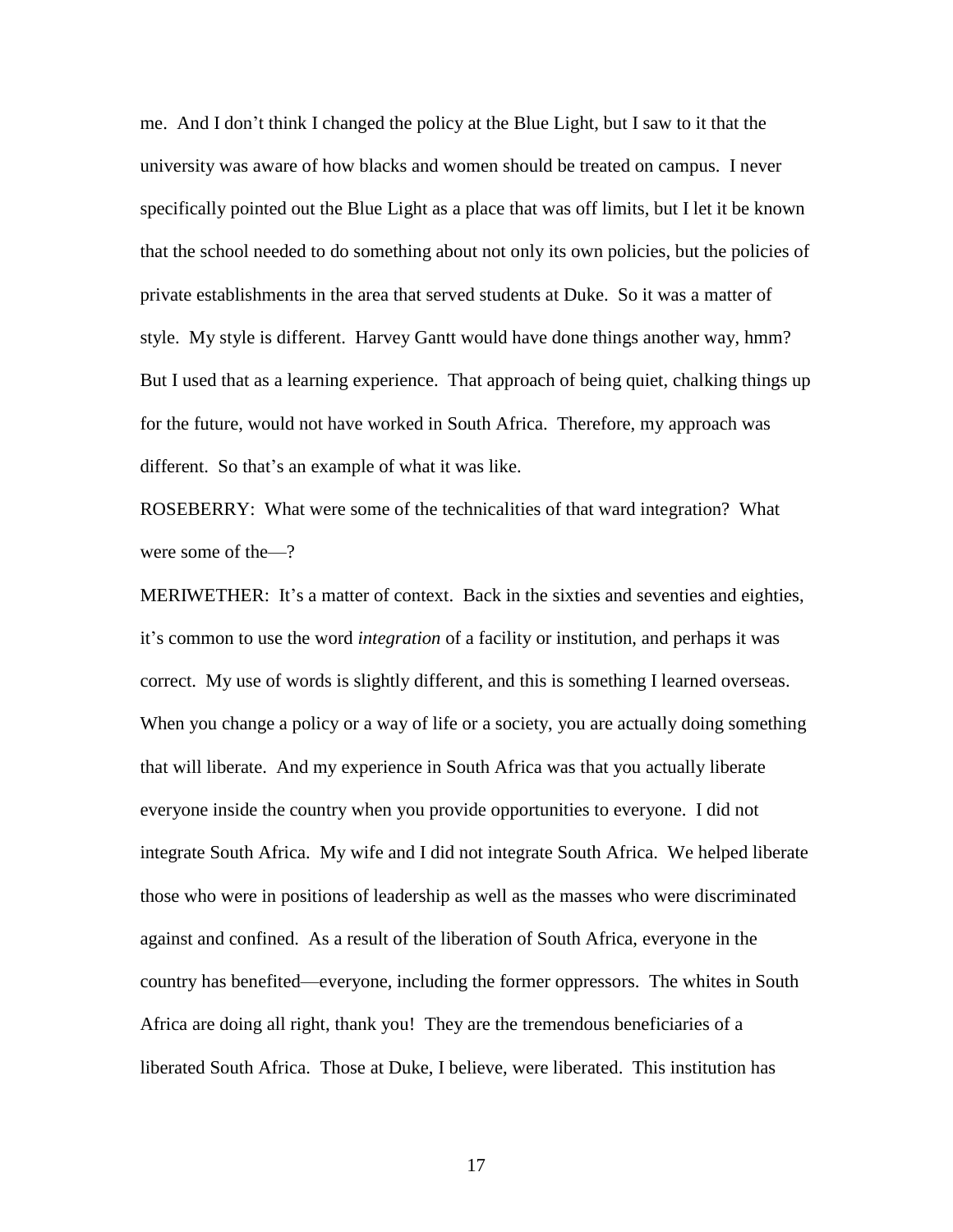benefited. Everyone has benefited here at Duke as a result of having a student body that brings something to the table: the administration, the research activities, the teaching, the provision of services. Everybody has benefited as a result of having more blacks and more women, period. So that's why I prefer to us the word *liberate*, as opposed to merely *to integrate*: Here I am. I'm going to help you by myself. No, no, no, no. Everybody benefits.

ROSEBERRY: What did that liberation look like? What were some of the technicalities of that liberation?

MERIWETHER: Oh, it was fun to see patients perk up when they see, Oh, it's an interesting face. I've never seen him before. That black guy, wow! And I'm a white patient. Ooh, this is going to be interesting. I'm sick and this black man here with a white coat in the company of other doctors, all of whom are white. This is going to be an interesting case presentation here on the ward. Or other examples, of course, there's that guy dressed in a—wow, in a white coat with a stethoscope in his pocket! I didn't know that black nurses were allowed to wear white coats with stethoscopes in their pockets. Ah, he's a medical student, very interesting! Similarly, there were some women—that woman has a white coat on with a stethoscope in her pocket. I didn't know that nurses were allowed to dress up like doctors. So it helped everyone. It was fun being a patient during those times, I think. You could see different kinds of doctors who would give you equally good care. It was just a refreshing environment to be in. Now of course you take it for granted, a doctor is a doctor.

ROSEBERRY: Well, I know that your time is precious and I want to honor that, and thank you very much, sir.